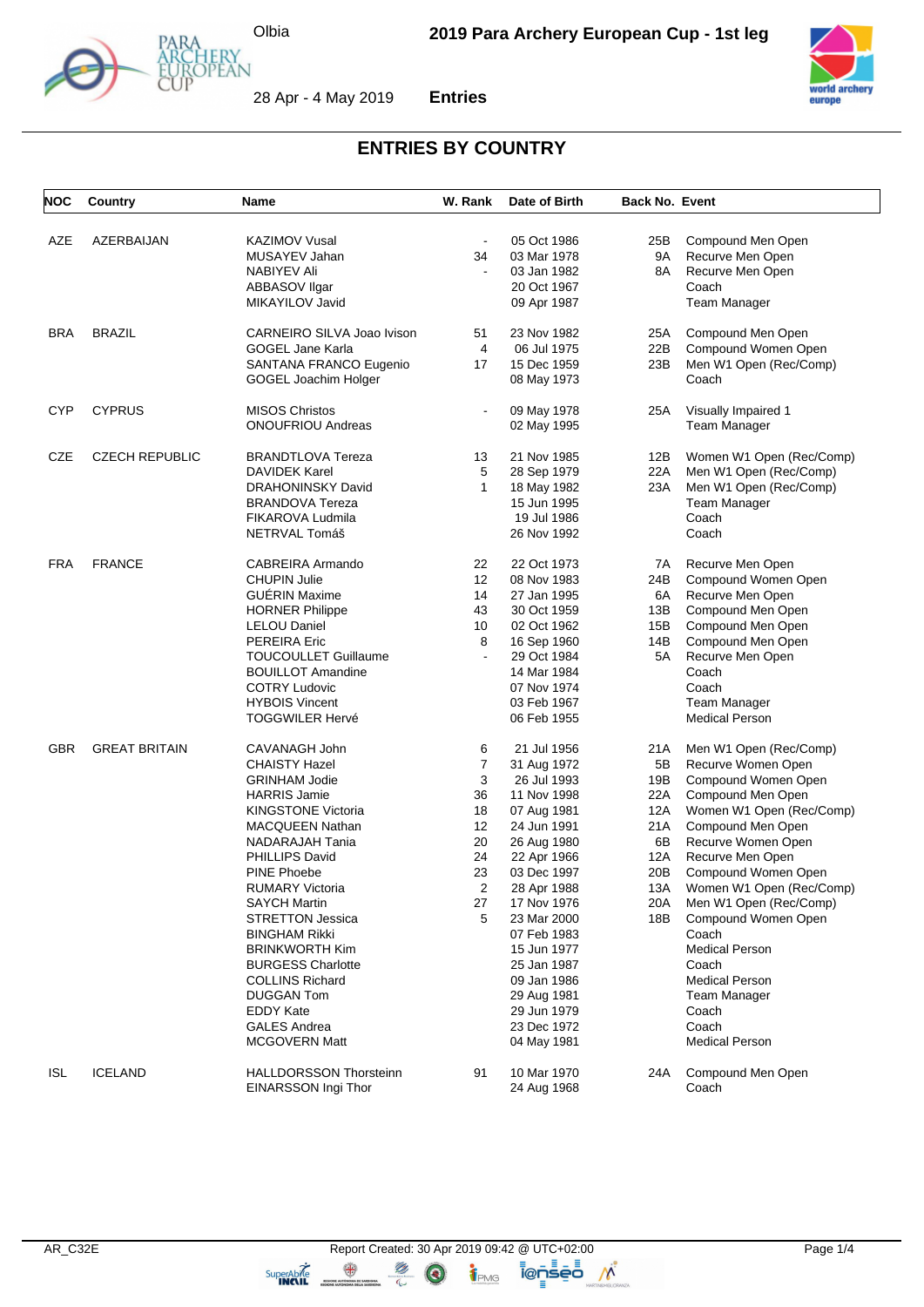

Y<br>AN



28 Apr - 4 May 2019 **Entries**



## **ENTRIES BY COUNTRY**

| NOC        | Country        | Name                       | W. Rank        | Date of Birth | <b>Back No. Event</b> |                          |
|------------|----------------|----------------------------|----------------|---------------|-----------------------|--------------------------|
| ITA        | <b>ITALY</b>   | <b>AIROLDI Roberto</b>     | 20             | 19 Jan 1976   | 3В                    | Recurve Men Open         |
|            |                | <b>BONACINA Matteo</b>     | 3              | 03 Aug 1984   | 16A                   | Compound Men Open        |
|            |                | <b>CANCELLI Giampaolo</b>  | 16             | 17 Jan 1968   | 15A                   | Compound Men Open        |
|            |                | <b>CASSIANI Daniele</b>    | 10             | 20 Jul 1986   | 19B                   | Men W1 Open (Rec/Comp)   |
|            |                | <b>DEMETRICO Salvatore</b> | 13             | 26 Jun 1983   | 21B                   | Men W1 Open (Rec/Comp)   |
|            |                | <b>FLORENO Veronica</b>    | 15             | 29 May 1981   | 2A                    | Recurve Women Open       |
|            |                | <b>MIJNO Elisabetta</b>    | 3              | 10 Jan 1986   | 4A                    | Recurve Women Open       |
|            |                | PELLIZZARI Asia            | 6              | 20 Oct 2001   | 14A                   | Women W1 Open (Rec/Comp) |
|            |                | <b>PESCI Giulia</b>        | 16             | 19 Jan 1987   | 17B                   | Compound Women Open      |
|            |                | ROSADA Annalisa            | 10             | 27 Jun 1975   | ЗΑ                    | Recurve Women Open       |
|            |                | <b>SARTI Eleonora</b>      | 8              | 10 Mar 1986   | 16B                   | Compound Women Open      |
|            |                | <b>SIMONELLI Alberto</b>   | 2              | 18 Jun 1967   | 17A                   | Compound Men Open        |
|            |                | <b>TOMASULO Fabio</b>      | 35             | 02 Mar 1971   | 2Β                    | Recurve Men Open         |
|            |                | <b>TRAVISANI Stefano</b>   | 10             | 16 Sep 1985   | 4B                    | Recurve Men Open         |
|            |                | VIRGILIO Maria Andrea      | 2              | 17 Nov 1996   | 15B                   | Compound Women Open      |
|            |                | <b>BARBI Chiara</b>        |                | 28 Nov 1980   |                       | <b>Medical Person</b>    |
|            |                | <b>BONAS Gianni</b>        |                | 13 Feb 1951   |                       | <b>Medical Person</b>    |
|            |                | DE PELLEGRIN Oscar         |                | 16 May 1963   |                       | <b>Team Manager</b>      |
|            |                | <b>FUCHSOVA Fabio</b>      |                | 01 Jul 1986   |                       | Coach                    |
|            |                | <b>FUCHSOVA Guglielmo</b>  |                | 19 Jun 1961   |                       | Coach                    |
|            |                | <b>MAZZI Stefano</b>       |                | 15 Sep 1966   |                       | Coach                    |
|            |                | <b>MENEGHEL Gabriele</b>   |                | 21 Jun 1984   |                       | Coach                    |
|            |                | PELLIZZARI Giovanni        |                | 06 Apr 1970   |                       | <b>Other Function</b>    |
|            |                | <b>TOSCO Antonio</b>       |                | 12 Jun 1968   |                       | Coach                    |
| JPN        | <b>JAPAN</b>   | AJIMA Yutaka               | 41             | 30 Jul 1967   | 23B                   | Compound Men Open        |
|            |                | MIYAMOTO Leon              | 33             | 14 Nov 1983   | 22B                   | Compound Men Open        |
|            |                | NAGANO Miho                | 13             | 05 Sep 1978   | 24A                   | Compound Women Open      |
|            |                | SHIGESADA Chika            | 19             | 22 Nov 1982   | 7B                    | Recurve Women Open       |
|            |                | UEYAMA Tomohiro            | 11             | 28 Aug 1987   | 10A                   | Recurve Men Open         |
|            |                | <b>HARAGUCHI Akira</b>     |                | 10 Sep 1954   |                       | Team Manager             |
|            |                | ISHIKAWA Mai               |                | 04 Jul 1984   |                       | Coach                    |
|            |                | <b>KAMON Masayuki</b>      |                | 07 Jul 1978   |                       | Coach                    |
|            |                | SHIMADA Takayuki           |                | 15 Nov 1987   |                       | Coach                    |
|            |                | <b>SUETAKE Hiroki</b>      |                | 20 Jun 1990   |                       | Coach                    |
|            |                | <b>TAKEUCHI Nobutomo</b>   |                | 22 Oct 1952   |                       | Coach                    |
| LAT        | LATVIA         | <b>MELLE</b> leva          | 14             | 01 Apr 1985   | 5A                    | Recurve Women Open       |
| <b>POL</b> | <b>POLAND</b>  | <b>BARTUZI Dorota</b>      | 62             | 04 Dec 1976   | 21B                   | Compound Women Open      |
|            |                | <b>DUDKA Adam</b>          | 22             | 16 Jun 1981   | 19A                   | Compound Men Open        |
|            |                | <b>KAPUSTA Ireneusz</b>    | $\blacksquare$ | 10 Oct 1976   | 7В                    | Recurve Open Men N.E.    |
|            |                | KORNATOWSKI Krzysztof      | 34             | 08 Dec 1969   | 18A                   | Compound Men Open        |
|            |                | OLSZEWSKA Milena           | 2              | 21 May 1984   | 8Β                    | Recurve Women Open       |
|            |                | PIOTROWSKI Wojciech        | 121            | 14 Nov 1980   | 20A                   | Compound Men Open        |
|            |                | <b>SAWICKI Piotr</b>       | 15             | 25 Apr 1974   | 8Β                    | Recurve Men Open         |
|            |                | <b>OLEJNIK Ryszard</b>     |                | 10 Apr 1948   |                       | Coach                    |
|            |                | PACURA Ryszard             |                | 05 Mar 1963   |                       | <b>Team Manager</b>      |
| ROU        | <b>ROMANIA</b> | <b>BUTOI Ionut Claudiu</b> |                | 28 Aug 1978   | 21B                   | Compound Men Open        |
|            |                | <b>FILIP Ghiorghi</b>      | 44             | 01 Mar 1971   | 19B                   | Compound Men Open        |
|            |                | PEGULESCU Augustin         | 71             | 29 May 1967   | 20B                   | Compound Men Open        |
|            |                | RAICU Bogdan               | 32             | 21 Apr 1971   | 22B                   | Men W1 Open (Rec/Comp)   |
|            |                | <b>ROBU Aurel</b>          |                | 25 Aug 1959   |                       | <b>Team Manager</b>      |

 $\bigcirc$ 

TPMG

ionseo

 $\mathcal{N}$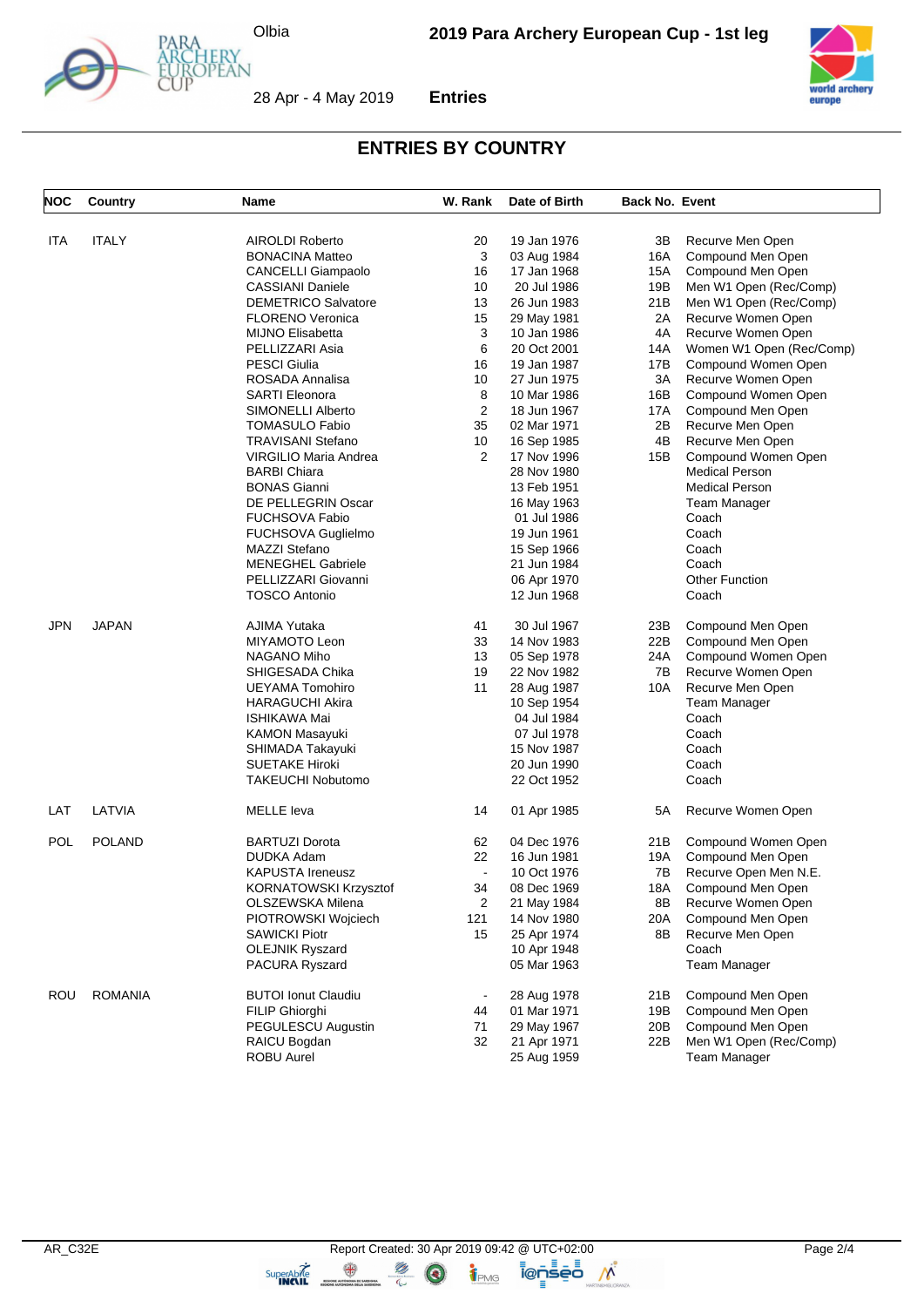

Y<br>AN



28 Apr - 4 May 2019 **Entries**



## **ENTRIES BY COUNTRY**

| <b>NOC</b> | Country          | Name                                                | W. Rank        | Date of Birth              | <b>Back No. Event</b> |                                           |
|------------|------------------|-----------------------------------------------------|----------------|----------------------------|-----------------------|-------------------------------------------|
|            |                  |                                                     |                |                            |                       |                                           |
| RUS        | <b>RUSSIA</b>    | ALEXANDROVA Nonna                                   | 34<br>6        | 17 Mar 1967                | 15A                   | Compound Women Open                       |
|            |                  | <b>ANDRIEVSKAIA Tatiana</b>                         | $\mathbf{1}$   | 15 Aug 1978                | 16A                   | Compound Women Open                       |
|            |                  | ARTAKHINOVA Stepanida<br><b>BARANTSEVA Svetlana</b> | 4              | 13 Sep 1989<br>02 Jul 1977 | 17A<br>6A             | Compound Women Open<br>Recurve Women Open |
|            |                  | <b>DONSKOI Konstantin</b>                           | $\overline{7}$ | 19 Apr 1972                | <b>17A</b>            | Men W1 Open (Rec/Comp)                    |
|            |                  | DOROFEEV Alexander                                  | 12             | 19 Oct 1983                | 18A                   | Men W1 Open (Rec/Comp)                    |
|            |                  | DZHIOEVA Anastasia                                  | $\blacksquare$ | 16 Sep 1983                | 18A                   | Compound Women Open                       |
|            |                  | <b>GATIN Nail</b>                                   | 5              | 09 Apr 1976                | 10A                   | Compound Men Open                         |
|            |                  | <b>GLAZKOV Viktor</b>                               | L.             | 11 Jan 1967                | 14A                   | Compound Men Open                         |
|            |                  | <b>KHUTAKOV Sergey</b>                              | $\mathbf{r}$   | 23 Jul 1991                | 6B                    | Recurve Open Men N.E.                     |
|            |                  | KOZLOV Ivan                                         | 31             | 15 Jan 1986                | 12A                   | Compound Men Open                         |
|            |                  | <b>KRUTOVA Elena</b>                                | 3              | 19 May 1980                | 13B                   | Women W1 Open (Rec/Comp)                  |
|            |                  | <b>KUIANKOV lurii</b>                               | $\mathbf{r}$   | 22 Jun 1988                | 9B                    | Compound Open Men N.E.                    |
|            |                  | <b>LEONOV Aleksei</b>                               | $\blacksquare$ | 25 Mar 1987                | 19A                   | Men W1 Open (Rec/Comp)                    |
|            |                  | <b>OCHUR Ruslan</b>                                 | $\blacksquare$ | 24 Jun 1989                | 12B                   | Recurve Men Open                          |
|            |                  | RAMAZANOV Ruslan                                    | 52             | 24 Apr 1990                | 13A                   | Compound Men Open                         |
|            |                  | <b>SHIGAEV Bair</b>                                 | 71             | 16 Dec 1982                | 11A                   | Compound Men Open                         |
|            |                  | SIDORENKO Margarita                                 | 6              | 17 Jan 1988                | 7A                    | Recurve Women Open                        |
|            |                  | <b>TEN Denis</b>                                    |                | 05 May 1983                | 16A                   | Men W1 Open (Rec/Comp)                    |
|            |                  | ZIAPAEV Anton                                       | 3              | 24 Oct 1976                | 5B                    | Recurve Men Open                          |
|            |                  | <b>ABRAMOV Andrey</b>                               |                | 03 Jul 1984                |                       | Coach                                     |
|            |                  | <b>BALAMUTOV Aleksandr</b>                          |                | 15 Mar 1987                |                       | Coach                                     |
|            |                  | <b>IVANENKO Marta</b>                               |                | 10 Mar 1984                |                       | Coach                                     |
|            |                  | LEONOVA Iuliia                                      |                | 20 Nov 1998                |                       | <b>Delegation Official</b>                |
|            |                  | <b>SANDANOV Balta</b>                               |                | 17 Jun 1961                |                       | Coach                                     |
|            |                  | <b>SAPUNOV Viktor</b>                               |                | 20 Sep 1956                |                       | <b>Delegation Official</b>                |
|            |                  | <b>TCYRENZHAPOV Tcydenbal</b>                       |                | 01 Mar 1957                |                       | Coach                                     |
|            |                  | <b>TSYRENOV Bair</b>                                |                | 19 Feb 1966                |                       | Coach                                     |
| SIN        | <b>SINGAPORE</b> | ALIM Nur Syahidah                                   | 15             | 12 Aug 1985                | 23A                   | Compound Women Open                       |
|            |                  | PANG Qing Liang                                     |                |                            |                       | Coach                                     |
| <b>SVK</b> | <b>SLOVAKIA</b>  | <b>IVAN David</b>                                   | 78             | 26 Jan 2000                | 11A                   | Recurve Men Open                          |
|            |                  | <b>KINIK Peter</b>                                  | 46             | 21 May 1986                | 17B                   | Compound Men Open                         |
|            |                  | <b>MARECAK Marian</b>                               | 14             | 28 Jun 1972                | 16B                   | Compound Men Open                         |
|            |                  | NOVAKOVA Michaela                                   | 62             | 21 Aug 1991                | 21A                   | Compound Women Open                       |
|            |                  | PASHCHENKOVA Diana                                  | 28             | 14 Jun 1998                | 22A                   | Compound Women Open                       |
|            |                  | <b>PAVLIK Marcel</b>                                | 1              | 29 Sep 1975                | 18B                   | Compound Men Open                         |
|            |                  | <b>CAPLA Martin</b>                                 |                | 09 Jul 1971                |                       | <b>Team Manager</b>                       |
|            |                  | <b>KURACKA Peter</b>                                |                | 13 Jul 1978                |                       | Coach                                     |
|            |                  | <b>MAJERCAK Vladimir</b>                            |                | 09 Mar 1950                |                       | Coach                                     |
|            |                  | NOVAK Jan                                           |                | 04 Jul 1967                |                       | <b>Delegation Official</b>                |
|            |                  | SILONOVA Ingrid                                     |                | 10 Jun 1975                |                       | Coach                                     |
| <b>SWE</b> | <b>SWEDEN</b>    | <b>CLAESSON Pierre</b>                              | 26             | 24 Jan 1967                | 24B                   | Compound Men Open                         |
|            |                  | <b>ERSSON JOSEFSSON Karin Susanne</b>               | $\blacksquare$ | 21 Aug 1962                | 19A                   | Compound Women Open                       |
|            |                  | <b>REPPE Zandra</b>                                 | 14             | 23 Dec 1973                | 20A                   | Compound Women Open                       |
|            |                  | <b>GINGBORN Petra</b>                               |                | 20 Apr 1970                |                       | Coach                                     |
|            |                  | SAVILUOTO Leena-Kaarina                             |                | 19 Oct 1964                |                       | Coach                                     |

 $\bigcirc$ 

TPMG